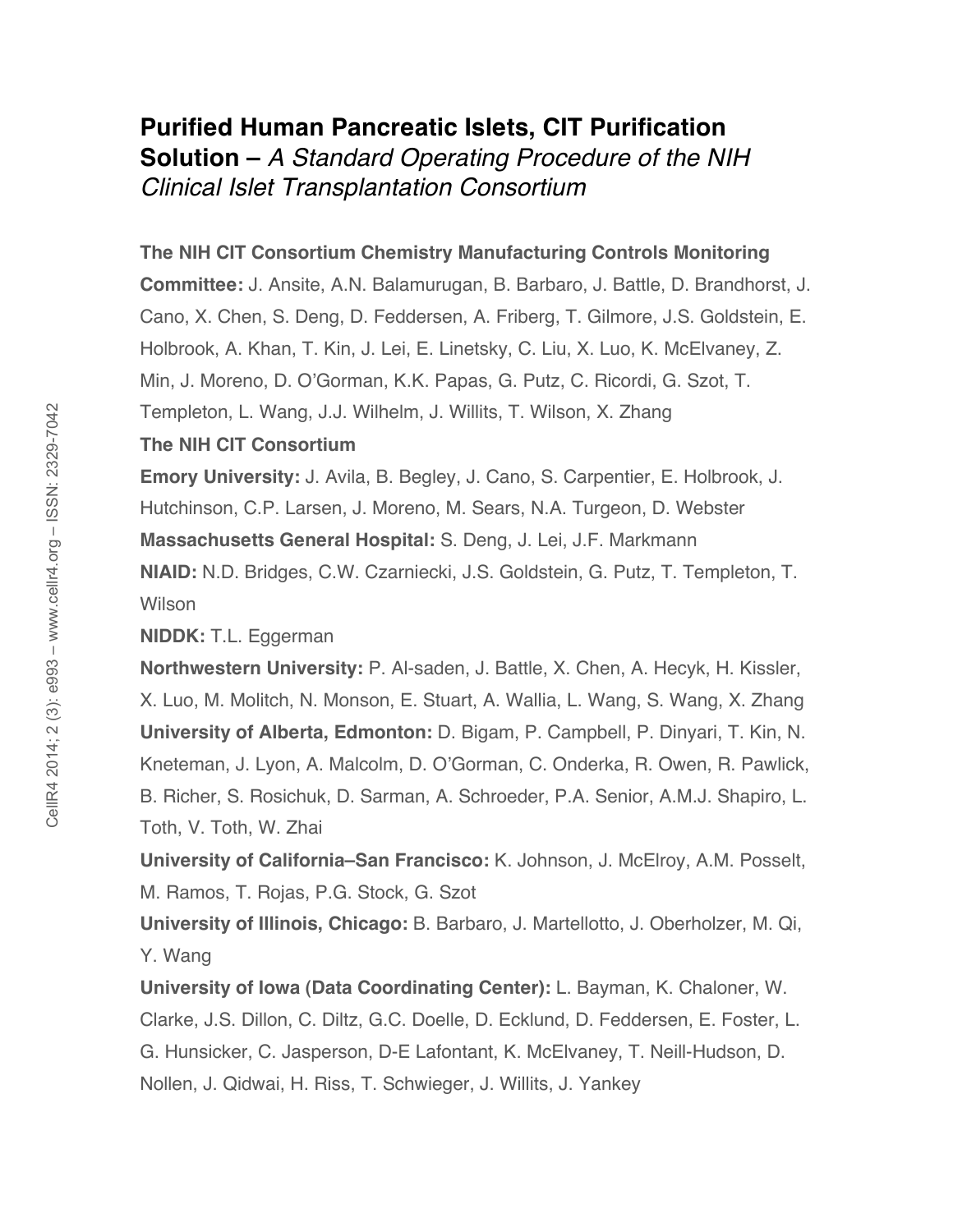**University of Miami:** R. Alejandro, A.C. Corrales, R. Faradji, T. Froud, A.A. Garcia, E. Herrada, H. Ichii, L. Inverardi, N. Kenyon, A. Khan, E. Linetsky, J. Montelongo, E. Peixoto, K. Peterson, C. Ricordi, J. Szust, X. Wang **University of Minnesota:** M.H. Abdulla, J. Ansite, A.N. Balamurugan, M.D. Bellin, M. Brandenburg, T. Gilmore, J. V. Harmon, B.J. Hering, R. Kandaswamy, G. Loganathan, K. Mueller, K.K. Papas, J. Pedersen, J.J. Wilhelm, J. Witson **University of Pennsylvania:** C. Dalton-Bakes, H. Fu, M. Kamoun, J. Kearns, Y. Li, C. Liu, E. Luning Prak, Y. Luo, E. Markmann, Z. Min, A. Naji, M. Palanjian, M. Rickels, R. Shlansky-Goldberg, K. Vivek, A.S. Ziaie **University of Wisconsin:** L. Fernandez, D.B. Kaufman, L. Zitur **Uppsala University:** D. Brandhorst, A. Friberg, O. Korsgren

Supported by grants from the National Institute of Allergy and Infectious Diseases and the National Institute for Diabetes and Digestive and Kidney Diseases.

- At Emory University, U01AI089317.
- At Northwestern University, U01AI089316.
- At the University of Alberta, Edmonton: U01AI065191.
- At the University of California, San Francisco, U01DK085531.
- At the University of Illinois, Chicago, 5U01DK070431-10.
- At the University of Iowa, U01DK070431.
- At the University of Miami, U01DK070460.
- At the University of Minnesota, U01AI065193.
- At the University of Pennsylvania, U01DK070430.
- At Uppsala University, U01AI065192.

In addition, the study was supported by the following GCRC and CTSA awards:

- At Emory University: UL1TR000454.
- At Northwestern University: 5UL1RR025741 and 8UL1TR000150.
- At the University of California, San Francisco, UL1TR000004.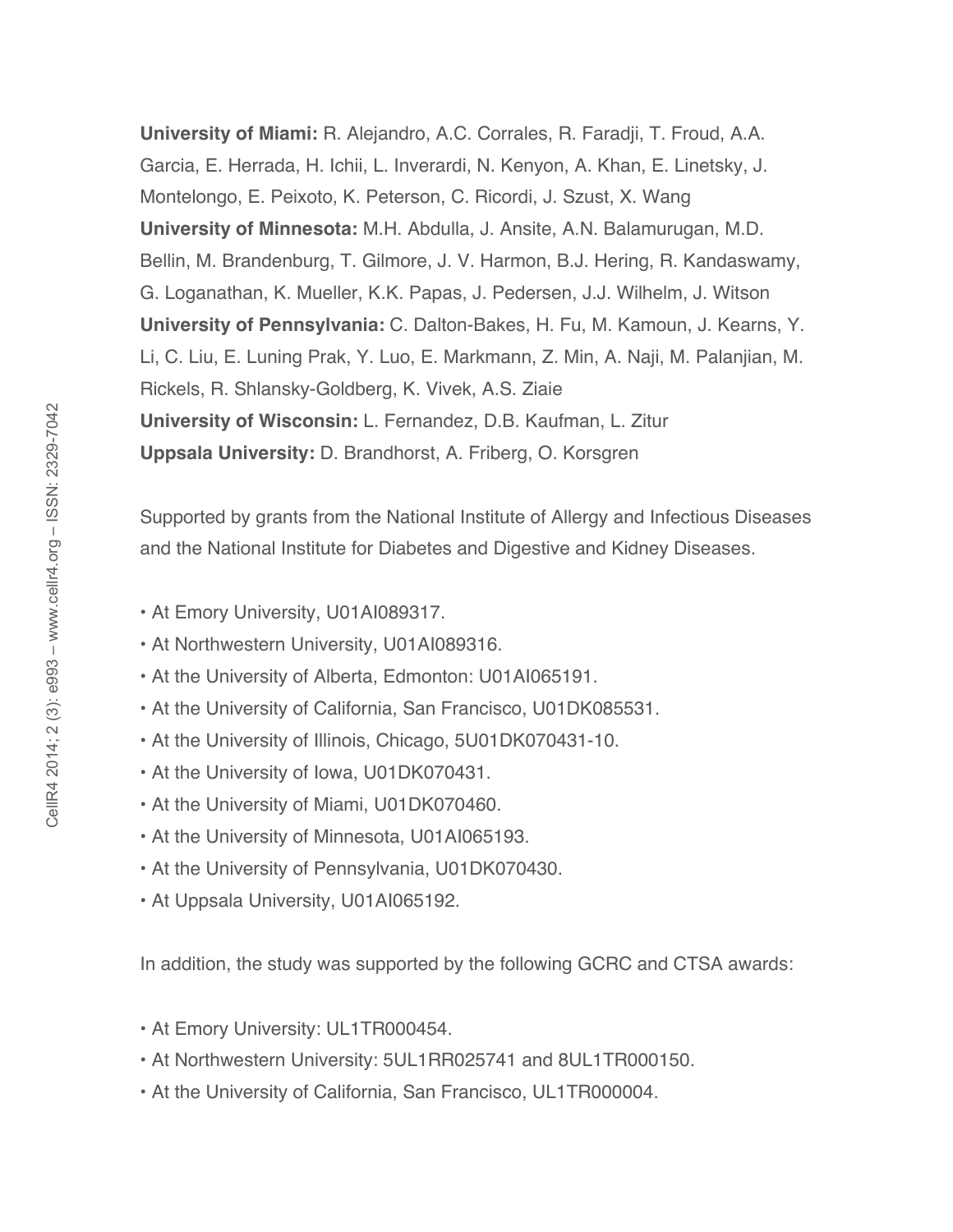- At the University of Illinois, Chicago, UL1TR000050.
- At the University of Miami: 1UL1TR000460.
- At the University of Minnesota: 5M01-RR000400 and UL1TR000114.
- At the University of Pennsylvania: UL1TR000003.

## Address correspondence to: Camillo Ricordi MD, Chairman, CIT Steering Committee, ricordi@miami.edu

## *To
cite
this
article*

*Purified Human Pancreatic Islets, CIT Purification Solution – A Standard Operating Procedure of the NIH Clinical Islet Transplantation Consortium*

CellR4 2014; 2 (3): e993